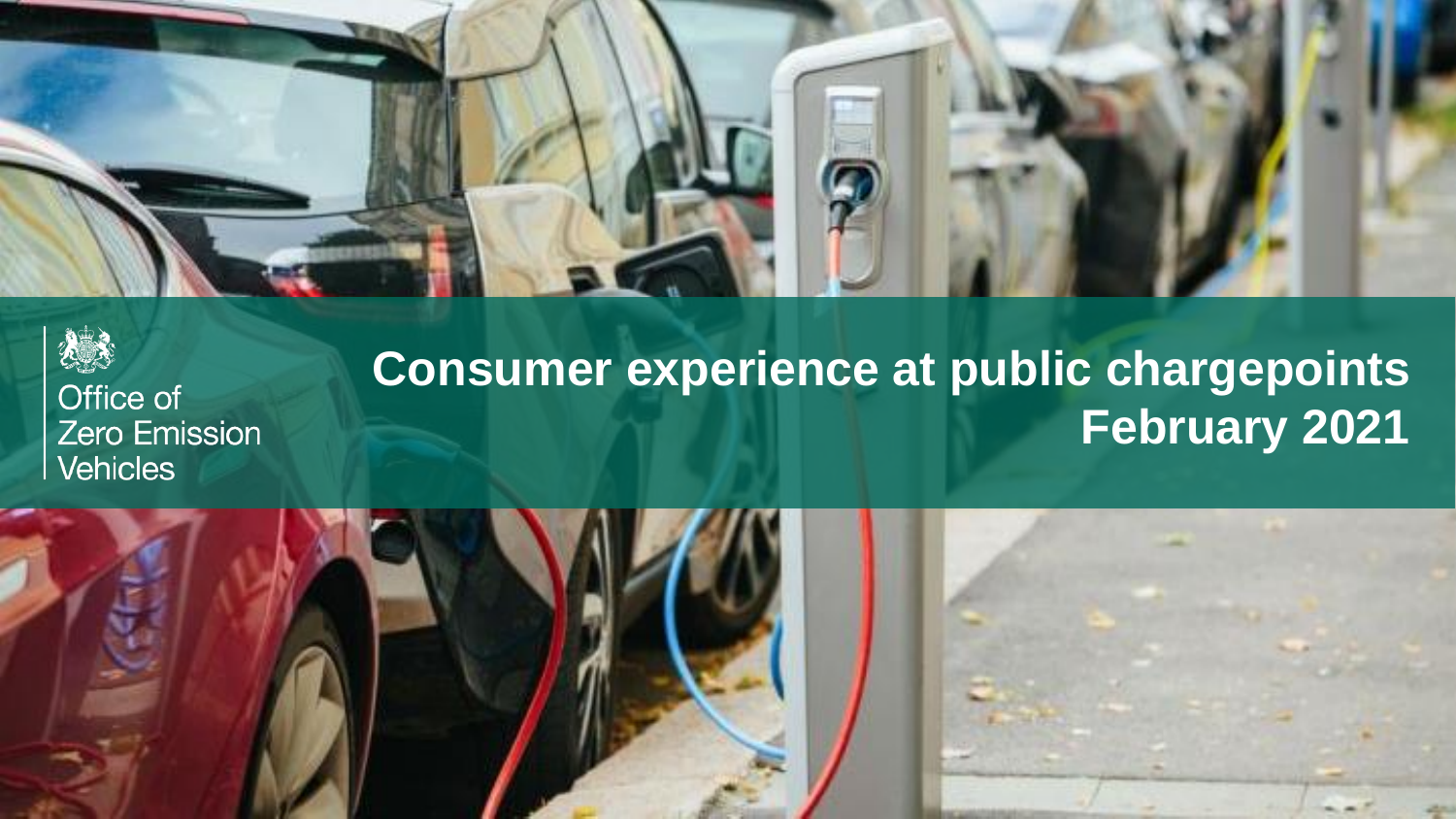# **Payment and reliability** *payment* and  $\frac{1}{2}$

### **Payment**

- ➢ 49 operators different app for each
- Less than half rapid chargers have contactless
- Fleets do not have fuel card EV equivalent
- Biggest roaming app has ~10% of chargepoints accessible
- $\triangleright$  Research: 62% drivers agree there are too many apps. 3 in 4 say contactless at all chargepoints would make charging easier

#### **Payment**

- All chargepoints offer one non smartphone based payment method – one of call/text/cash/contactless
- $\triangleright$  Consult on a range of options to achieve a 'roaming' solution across all chargepoints, including: 1) market lead approach 2) require operators to work with 3rd parties that meet stringent requirements 3) Gov set up a roaming hub 4) Reuse interoperable payment method

## **State of market**

#### **Reliability**

- $\triangleright$  At any one point 1 in 10 chargepoints are out of service
- $\triangleright$  Safety and reputational risk on UK chargepoint network.
- ➢ Concentrated around a minority of networks.
- ➢ 'Why did it take nine hours to go 130 miles in our new electric Porsche?' – Guardian article, Nov 2020

## **Proposal**

### **Reliability**

- $\triangleright$  Require operators have 99% reliability across their network with 24/7 call line
- ➢ Enforcement exceptions for events out of operators control e.g. power supply failure, vandalism, weather damage

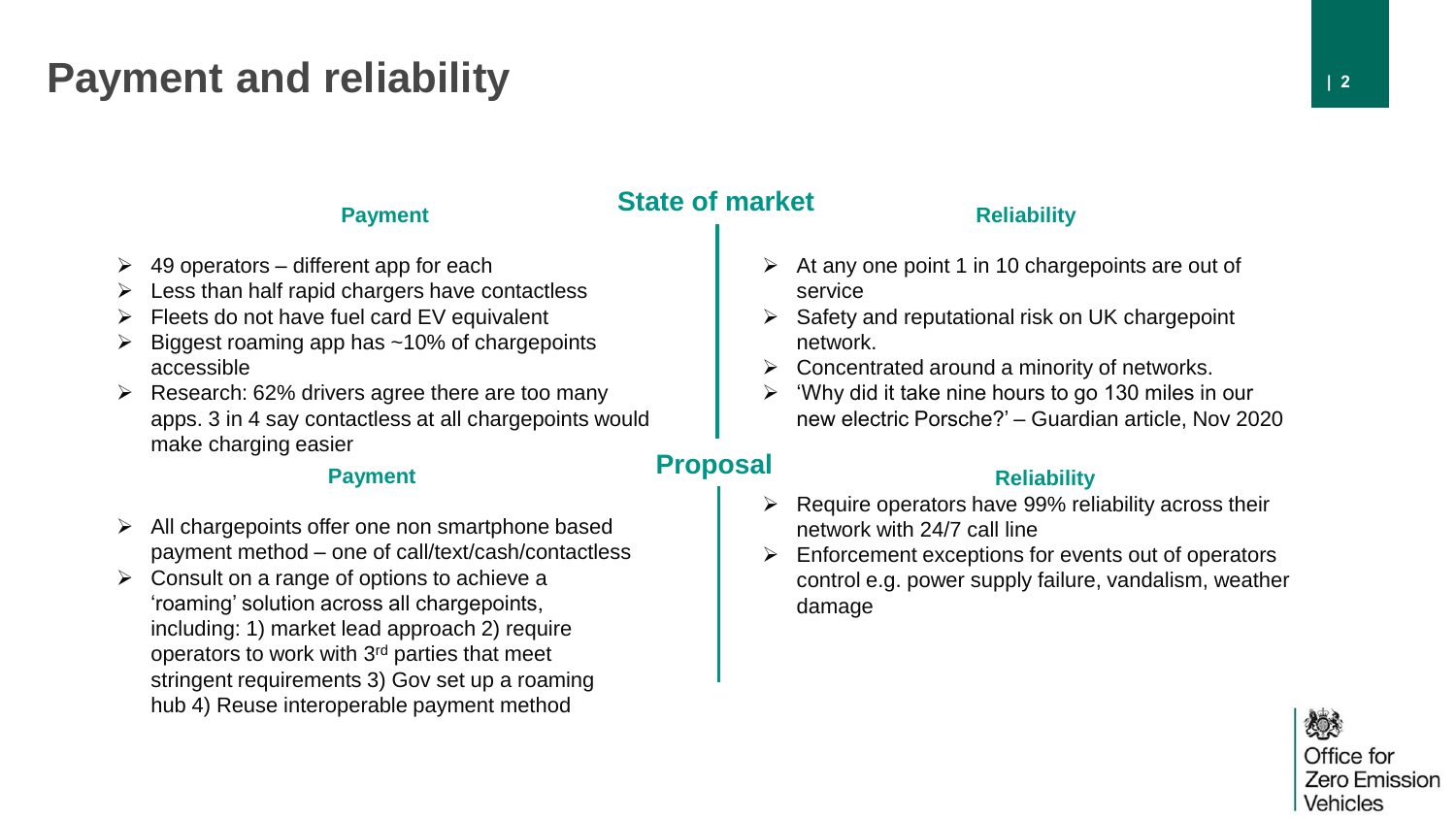## **Data and pricing transparency and is a set of a set of a set of a set of a set of a set of a set of a set of a set of a set of a set of a set of a set of a set of a set of a set of a set of a set of a set of a set of a**

## **State of market**

### **Data**

- $\triangleright$  Accurate data is not available openly. Gov database has less than half of chargepoints. Zap Map monopoly has 60-80% of chargepoints.
- $\triangleright$  Risk to DfT and energy network from incomplete information
- $\triangleright$  Research: only one third think chargepoints are easily to find

#### **Data**

- $\triangleright$  Require operators to enable open and accurate so it can be accessed by  $3<sup>rd</sup>$  parties and consumers
- ➢ Mandate data standard is in open protocol OCPI
- $\triangleright$  Potential to align with energy data work or other data initiatives

#### **Pricing**

- $\triangleright$  Pence per kWh major unit in pricing charge, several larger operators that use pence per min, and varying time frames eg 5, 10 or 30 minutes
- Research: over half think the pricing is unclear and confusing

## **Proposal**

#### **Pricing**

- ➢ Mandate pence per kWh
- Exceptions to overstay requirements, parking charges

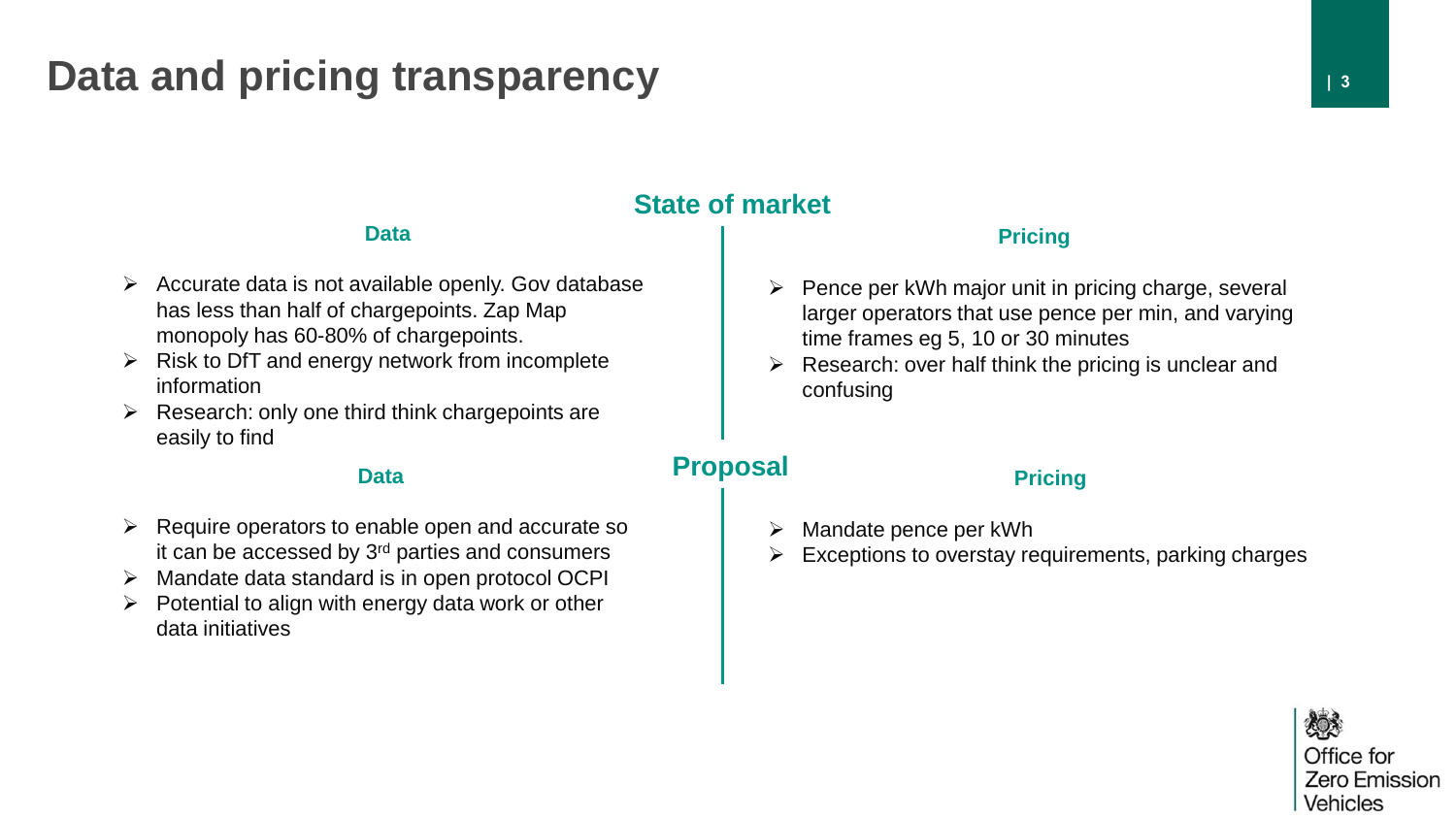# **Emerging policy areas | 4**

### *Areas we are exploring*

- 1. Principles for consumer protection
- 2. How we work with industry to ensure these are met:
	- Fair and transparent pricing, when using different apps and payment mechanisms
	- A 24/7 call centre
	- Complaints handling for when issues are not resolved
- 3. Ensuring accessibility requirements are achieved
- 4. Potential further areas for future intervention:
	- Supplier of last resort who is best placed for this and who takes over
	- Weatherproofing do we need to protect EV drivers in the rain?
	- Lighting do we need to improve safety after dark?
	- Signage Is signage to chargepoints an area that requires action from central Government?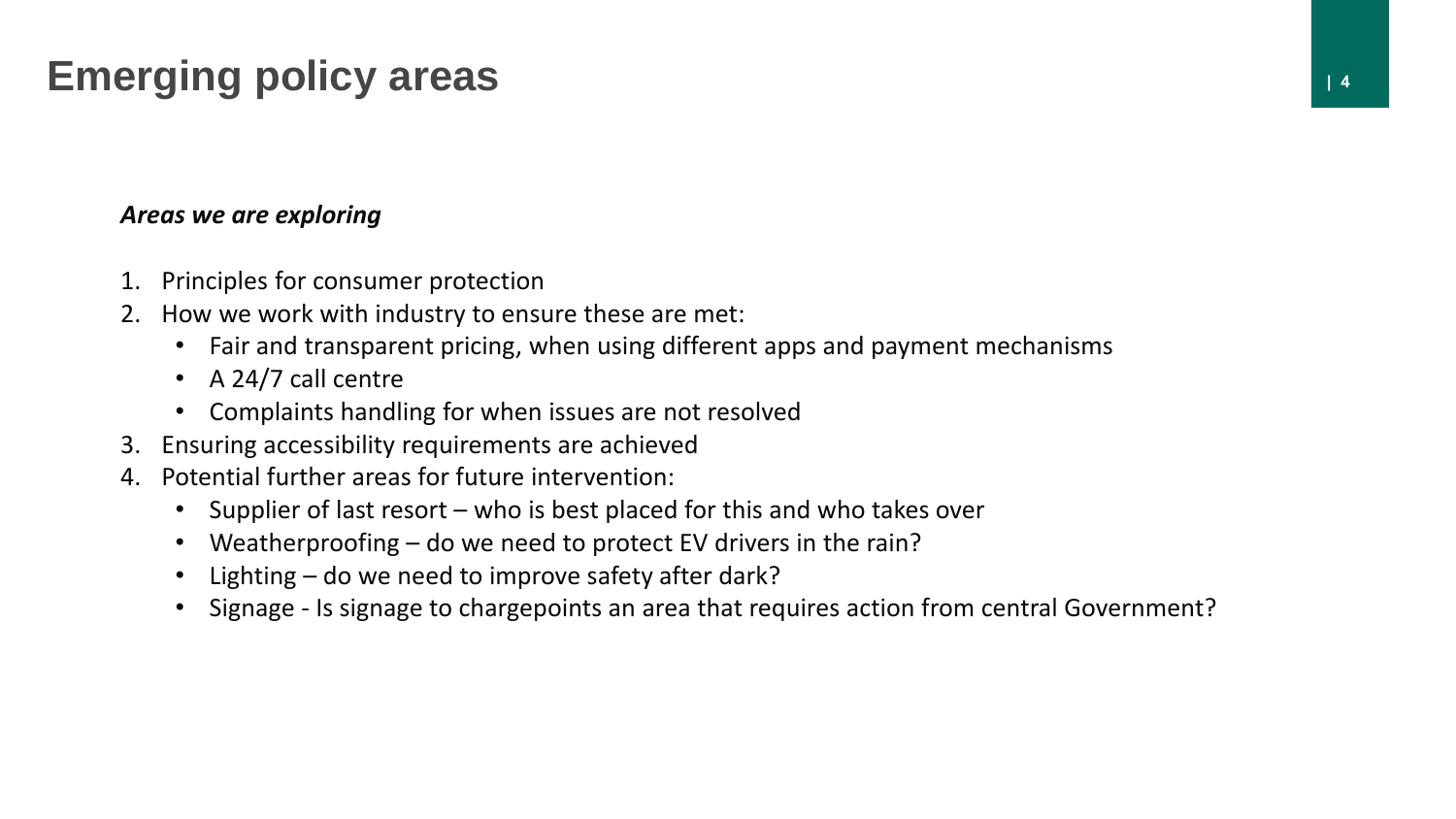## **Timelines**

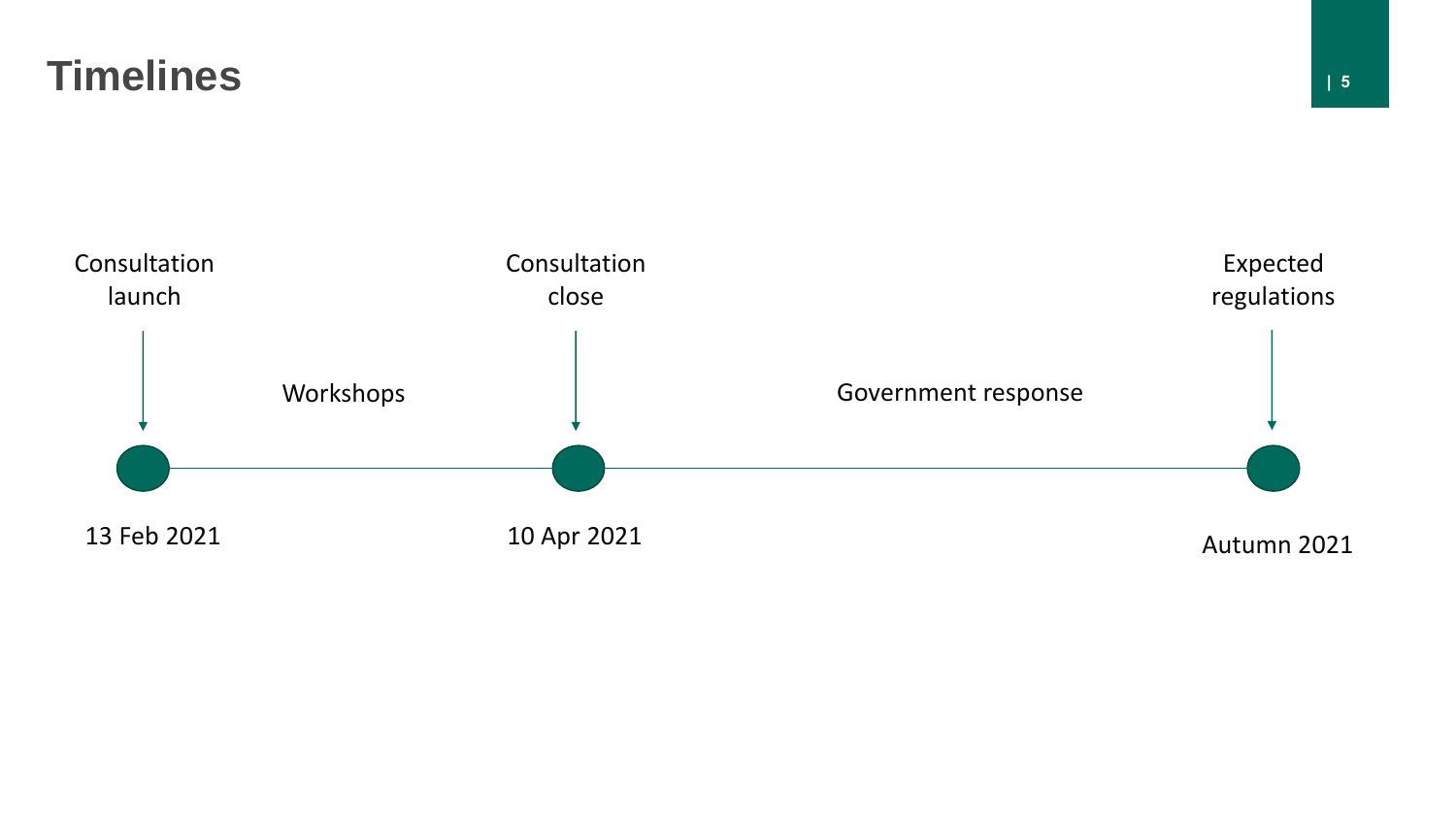# Thank you consumerofferconsult@olev.gov.uk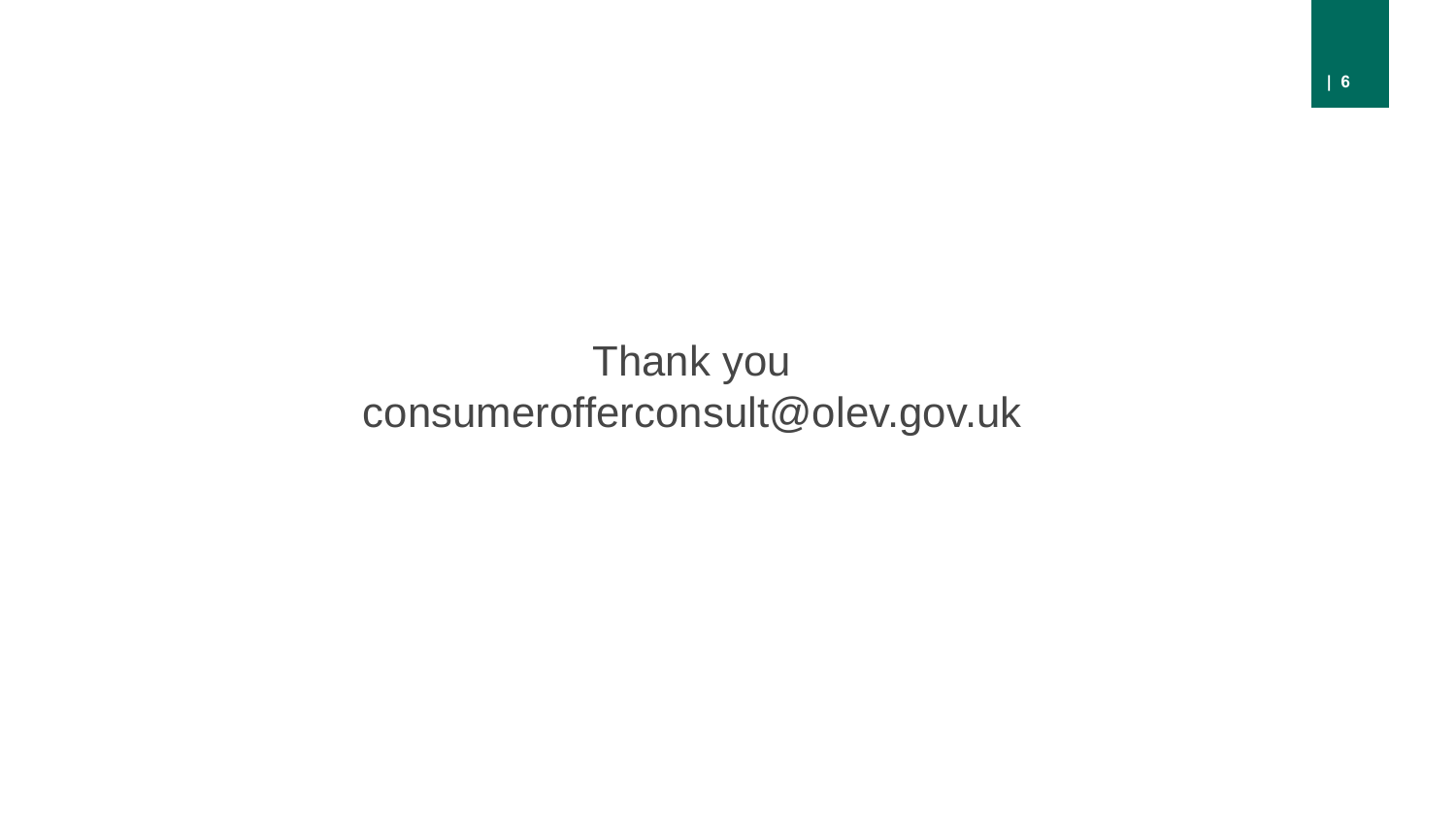



# **Accessible public chargepoints OZEV & Motability**

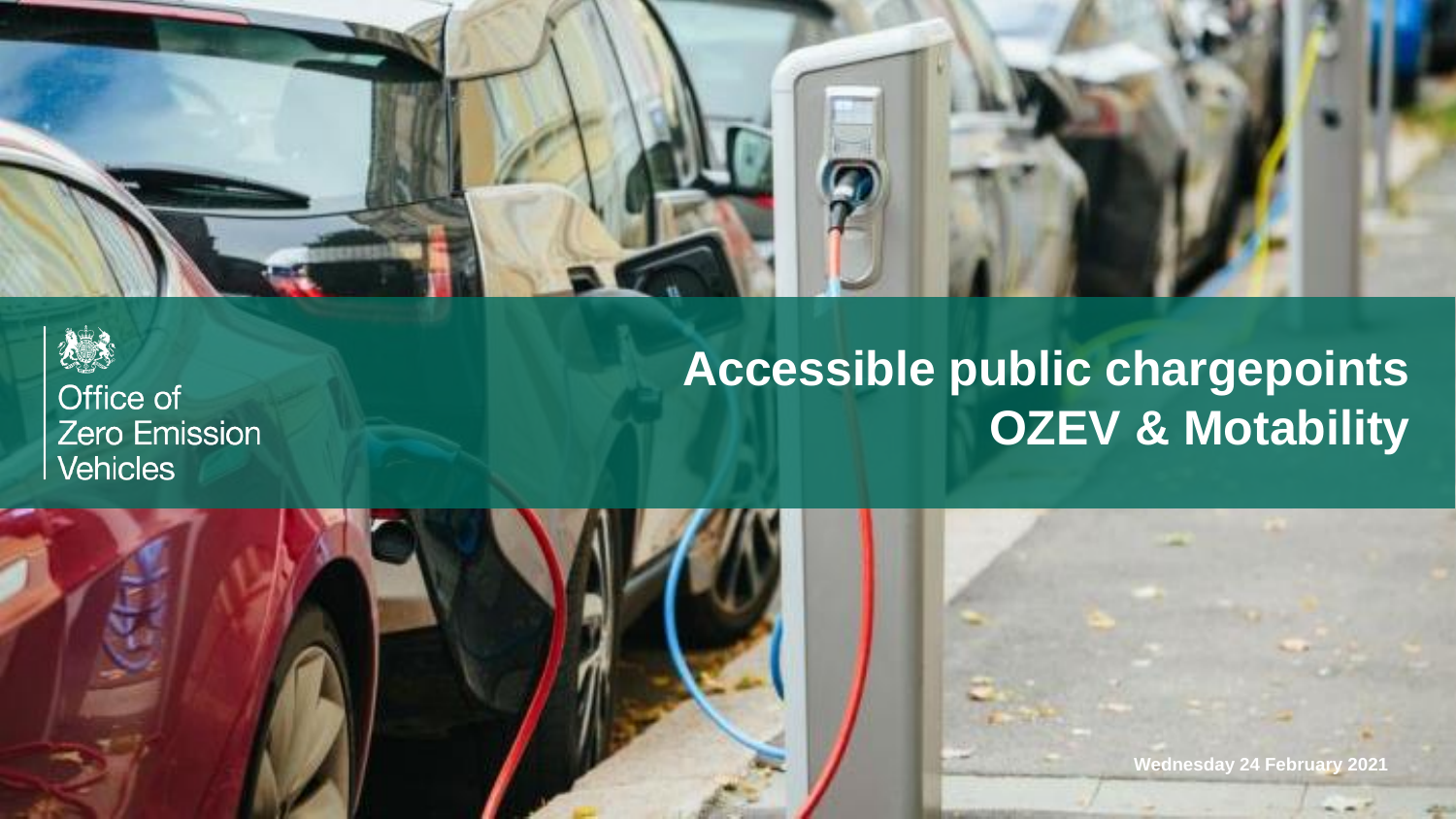# **| 8** Consumer experience at public chargepoints



What accessibility information can be provided ahead of time to increase the confidence and ability of drivers to plan?

What kind of signage would provide useful information to drivers with accessibility concerns?

What kind of layouts, in what locations, would facilitate ease of charging for drivers facing accessibility challenges?

What practical changes could be made now to the standard charging experience to facilitate access for drivers with different needs?

How can the cost of charging be conveyed in an accessible and easy-tounderstand way? What kind of payment methods can be accommodated, and how can these be futureproofed?

*Our vision: public charging infrastructure that is accessible and inclusive for the best possible consumer experience*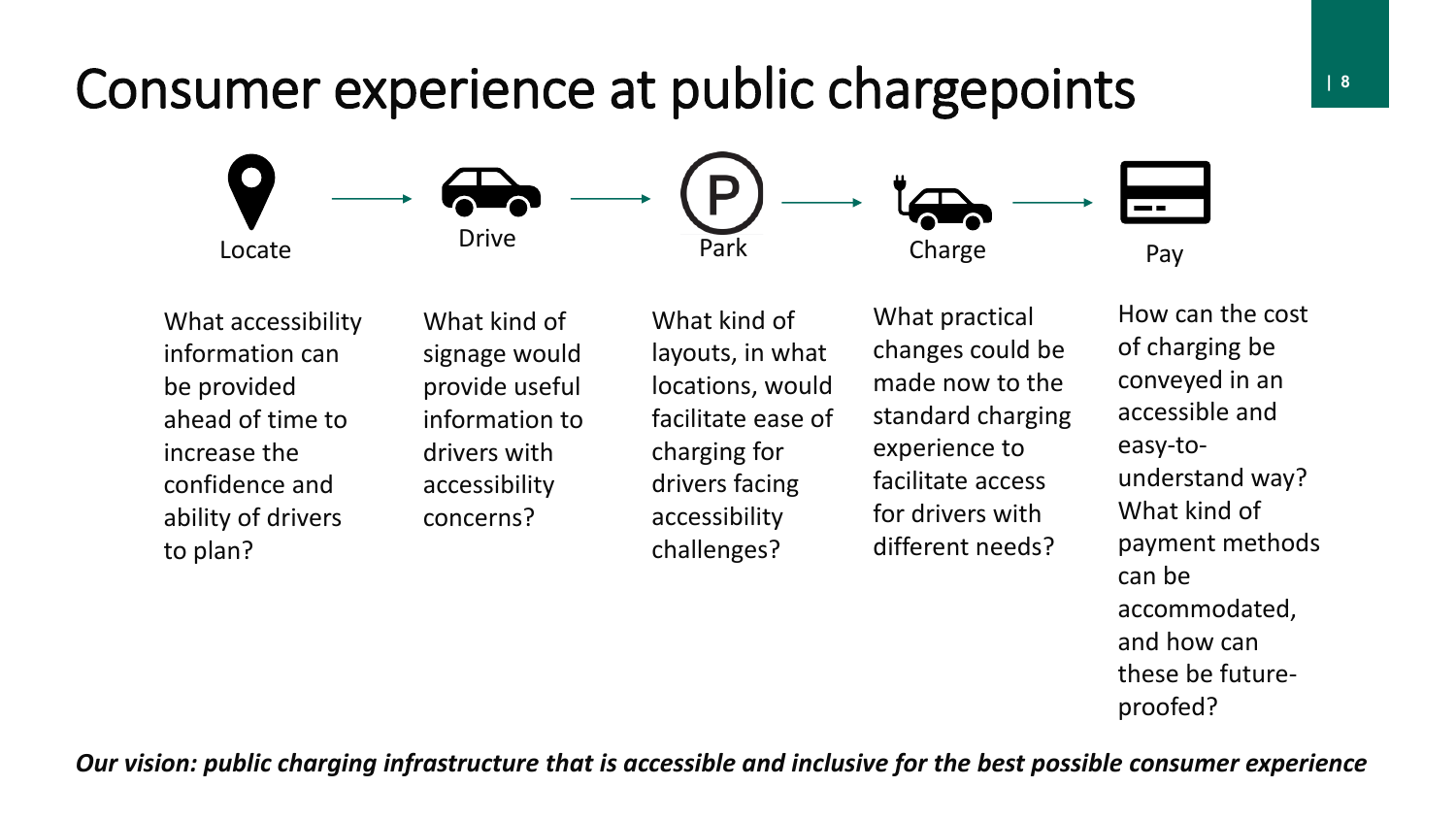# Working with BSI **IIIs a Contract Contract Contract Contract Contract Contract Contract Contract Contract Contract Contract Contract Contract Contract Contract Contract Contract Contract Contract Contract Contract Contract**

- Known problem area that is better for everyone if we address now Motability's previous research
- BSI will be commissioned to develop a suite of standards/PAS independent of government
- Joint funding from OZEV and Motability directly paid to BSI additional funding being provided to make any resulting standards available for free online
- Consumer experience consultation evidence and Motability's existing and future research will feed in
	- o Motability's current/upcoming work with charity partner Designability focusses on the parking/charging part of the experience, including: in-depth scoping of pain points, main vs. edge cases, a wide range of user engagement exercises with drivers living with disabilities, and prototyping practical design changes to demonstrate what 'accessible' can look like
- We want a cross-range of stakeholders to contribute their expertise and ideas and have already begun to engage with many of you